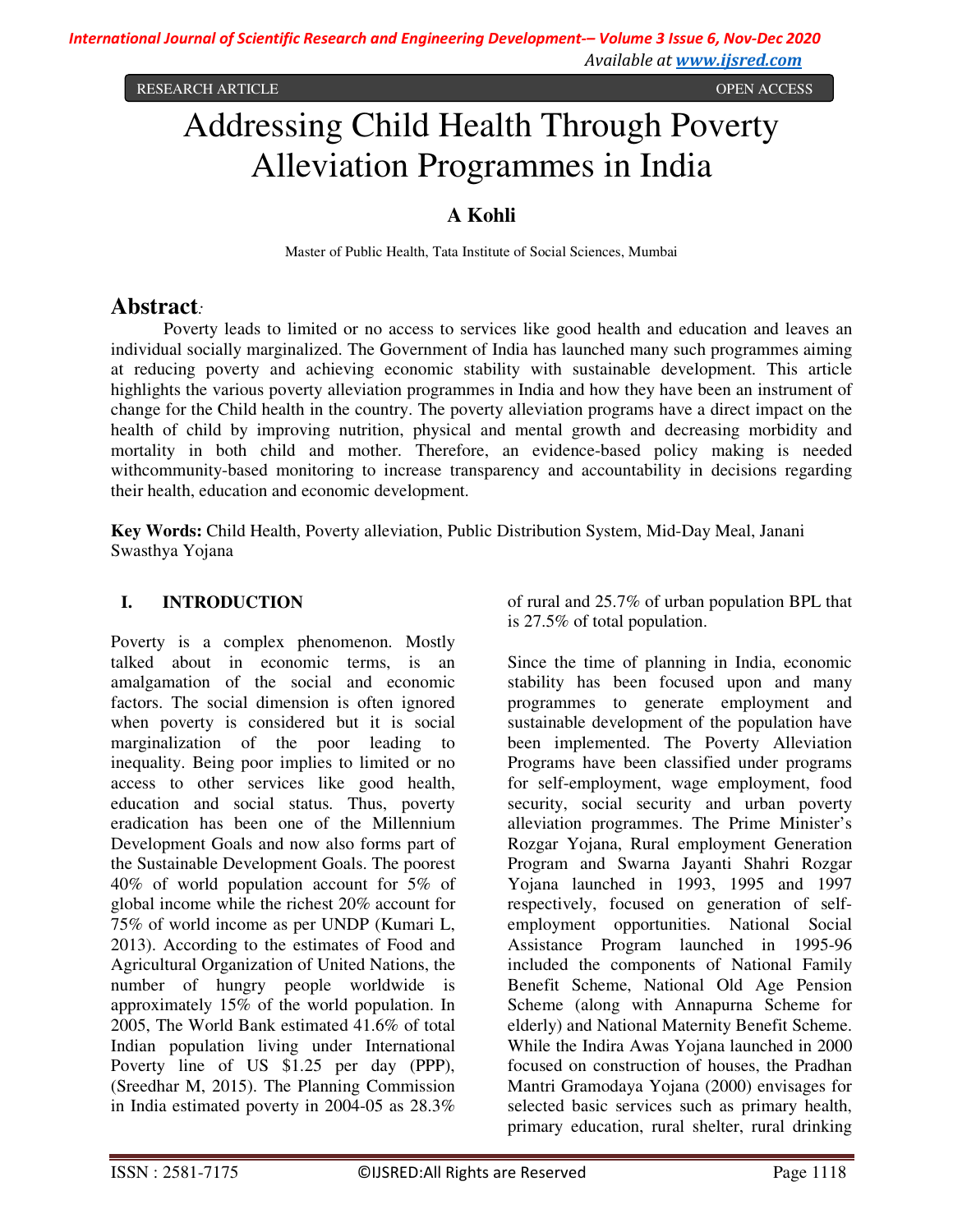# *International Journal of Scientific Research and Engineering Development-– Volume 3 Issue 6, Nov-Dec 2020 Available at www.ijsred.com*

water, nutrition and rural electrification. Also, in year 2000, Antyodaya Anna Yojana was launched to provide highly subsidized food grains under Targeted Public Distribution System (TPDS). Valmiki Ambedkar Awas Yojana (2001) facilitated healthy and enabling urban environment through community toilets construction. The National Food for Work Programme was launched in 2004 to intensify the generation of supplementary wage employment and centrally sponsored scheme.

Through the Public Distribution System, the poor people are provided cheaper food grains through fair price shops so as to assure food security to them. Almost 3% of government budget was spent on this scheme. The Mid Day Meal Scheme was started to provide free meals to school children while in 1975 the Integrated Child Development Scheme with a focus on mother and child below 6 years of age was started. MGNREGA started in 2006-07 and extended to cover the whole country during the 11th Plan (Shreedar M, 2015). Another program called Urban Basic Services for Poor launched in 296 cities of India focused on the community participation for health, nutrition, water and sanitation components and also on immunization coverage and utilization of antenatal care in urban poor (Yesudian CAK, 2007).

Children form a vulnerable population and are directly or indirectly impacted by poverty. The poor children are denied the basic right to health and development as poverty results in loss of fair chance in life. The burden of ill health is greatest among the poor children, they are malnourished and poverty adversely affects their growth and psychological development. "Poverty multiplies the risk that children will die before their 5th birthday" (WHO/World Bank Report). In year 2000, malnutrition was responsible for 60% of all childhood deaths. Also, micronutrient deficiency is on the rise in these children leading to delayed motor development, impaired cognition, and poor school performance, later problems in reproductive health and even lower adult wages and productivity. Unsafe hand and water sanitation practices, use of biomass fuel at home, lack of antenatal care by woman and low weight, lack of breast feeding and nutritional supplementation to child, accompany poverty and lead to halted growth and development of the child (WHO/World Bank Report).

#### **II. PROGRAMMES FOR POVERTY ALLEVIATION**

Some of the programs for poverty alleviation have had a direct impact on the health of the children with targeted nutrition and maternal service provision. Programmes including the ICDS, Mid-day meal Scheme, Targeted Public Distribution System, Janani Swasthya Yojana (JSY), Indira Awas Yojana and RahstriyaSwasthyaBima Yojana are a few schemes which have directly benefitted the child health.

Integrated Child development Scheme is focused to provide the nutrition, immunization, ANC of pregnant women, referral services and growth-checkups. It aims at physical and psychosocial development of the child and reduction in morbidity and mortality. It covers 7.6 million pregnant women and lactating mothers and around 36 million children less than six years of age (Kapil U, 2002).

The Mid Day Meal (MDMS) is the world's largest school feeding Programme reaching out to about 12 crore children in over 12.65 lakh schools. Free supply of food grains @ 100 grams per child per school day at Primary and @ 150 grams per child per school day at Upper Primary is provided for government schools. It has increased school enrollment and improved nutritional status.

The JSY has reduced socioeconomic disparities in maternal care. Women are encouraged to avail free post and prenatal care in public facilities and are paid cash benefits ranging from Rs 600-1400, counselling of breast feeding and spacing of children. The ASHA get Rs 200 for registering the woman for institutional delivery (Ravi S and Singh R, 2016). The benefits are given to a woman over 19 years of age, not more than 2 children and there is difference between the low and high performing states (Gopalan SS and Varatharajan D, 2012). There has been decrease in maternal mortality and morbidity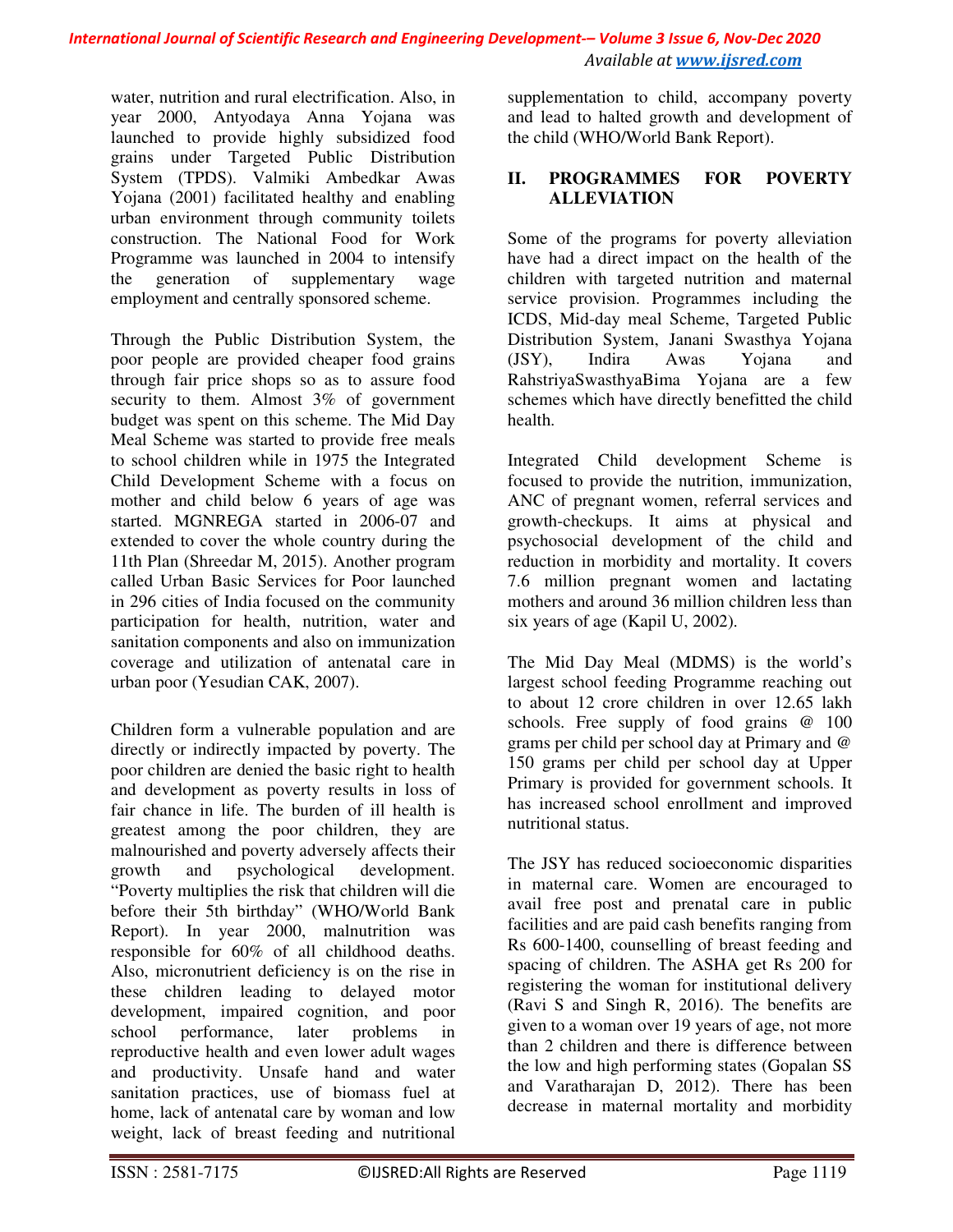and increase in institutional delivery by 42.6% after the scheme (Gupta SK, 2012).

The PDS distributes the wheat, rice and coarse grain to the poorest of the poor at lowest prices. Adopted in 1997, it aimed at increased affordability of food and a minimum support price to the producers. This was aimed at all age groups especially female as underweight females lead to low weight babies. The scheme adds to country's food security.

With the advent of these programs and special focus on mother and child health, the NFHS indicators, 2015-16 show improvement over 2005-06. Where IMR has reduced to 41 from 57 per 1000 live births the U-5 mortality reduced from 74 to 50. The coverage has marginally increased for 1st antenatal care utilization but remains low overall. There is a decline in MMR but still the home deliveries conducted by skilled professionals are less than 5 %. Child immunizations increased to around 60- 90%.Children under 5 who are stunted (heightfor-age) decreased from 48% to 38.4% and a decrease from 42.5% to 35.8% among children under 5 who are underweight (weight-for-age) while children under 5 who are wasted (weightfor-height) increased from 19.8 to 21%. (NFHS-4).

### **III. CONCLUSION AND RECOMMENDATIONS**

There is still a wide gap in 100% coverage and huge mortality and morbidity burden. The lack of infrastructure and low pay to AWW, budget cuts (nearly 50%), low quality food in recent years along with shortage in maintenance of supply form some basic issues with sound functioning of the ICDS program (Gupta A, 2013). There is also food bias, leakage of supplementary and take-home food, poor targeting and actual implementation (Gragnolati M et al 2006). The MDMS faces issues of low budgetary allocation, poor quality, caste issues, and storage and leakage issues. Targeting the poorest of poor has been difficult for PDS, leakage of grains, fortnightly supply, high operational costs, and no benefits for migrants and other vulnerable groups form major hindrances for success of PDS (Yesudian CAK,

2007). Limited financial resources, low wages to ASHA, high opportunity cost of institutionalization to patients, lack of multisectoral coordination and insight, blocks the path for success of JSY (Ravi S and Singh R, 2016).

The poverty alleviation programs have a direct impact on the health of child by improving nutrition, physical and mental growth, high survival rates, low chance of diseases and decreased mortality in both child and mother. As per Offord DR (1999), "Three strategies or types of programs should be in place to improve the life quality of poor children: universal programs that are offered to all children; targeted programs that are only offered to certain children or groups of children; and clinical programs where children and their families can seek help".

The shortcomings of existing ones could be overcome by strengthening the decision-making bodies for ICDS and PDS and accountability to prevent leakage, fortification of food and private partnerships in scaling up the food system. Synergistic approach with intersectoral integration is needed. Increase in government budget and introduction of insurance schemes specific to children with low cost loans and grants is a must. Community participation and formation of self-help groups is important (WHO/World Bank Report). Conditional cash transfer based on immunization and nutritional status of child in high risk population and incapacitated households. Community involvement in the same will increase accountability and transparency (Robertson L, 2014). Evidence based policy making should be the prime focus based on the impact of contextual factors (Wagstaff A, 2004).

Conclusively, the programmes should address the issue in holistic manner catering all socioeconomic determinants. Improving the health of children and focusing on holistic development is therefore crucial as children are the future of the world.